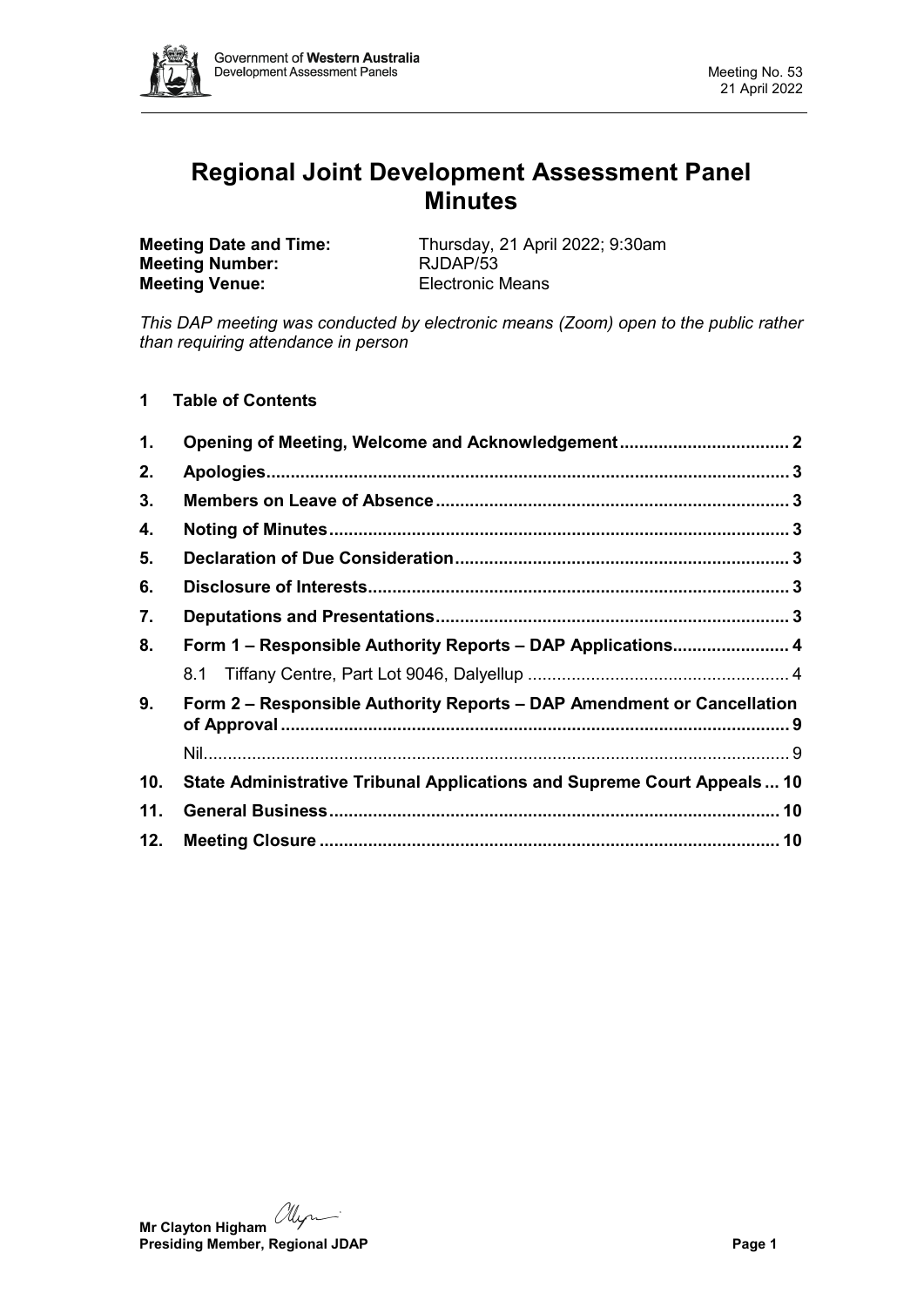

# **Attendance**

# **DAP Members**

Mr Clayton Higham (Presiding Member) Mr Gene Koltasz (A/Deputy Presiding Member) Mr Justin Page (Third Specialist Member) Cr Peter McCleery (Local Government Member, Shire of Capel) Cr Kaara Andrew (Local Government Member, Shire of Capel)

# **Officers in attendance**

Mr Kim Muste (Shire of Capel) Ms Louise Hughes (Shire of Capel)

# **Minute Secretary**

Ms Ashlee Kelly (DAP Secretariat) Mr Christopher Dodson (DAP Secretariat)

## **Applicants and Submitters**

Mr Nik Hidding (Peter Webb & Associates)

## **Members of the Public / Media**

<span id="page-1-0"></span>There were 2 members of the public in attendance.

# **1. Opening of Meeting, Welcome and Acknowledgement**

The Presiding Member declared the meeting open at 9.29am on 21 April 2022 and acknowledged the traditional owners and paid respect to Elders past and present of the land on which the meeting was being held.

Due to the conflict of interest of the Presiding Member and the conflict of interest of the Deputy Presiding Member, Mr Clayton Higham has been appointed as Presiding Member for this meeting in accordance with regulation 27(3A) of the *Planning and Development (Development Assessment Panel) Regulations 2011*.

The Presiding Member announced the meeting would be run in accordance with the DAP Standing Orders 2020 under the *Planning and Development (Development Assessment Panels) Regulations 2011.*

# **1.1 Announcements by Presiding Member**

The Presiding Member advised that in accordance with Section 5.16 of the DAP Standing Orders 2020 which states *'A person must not use any electronic, visual or audio recording device or instrument to record the proceedings of the DAP meeting unless the Presiding Member has given permission to do so.',* the meeting would not be recorded.

This meeting was convened via electronic means (Zoom). Members were reminded to announce their name and title prior to speaking.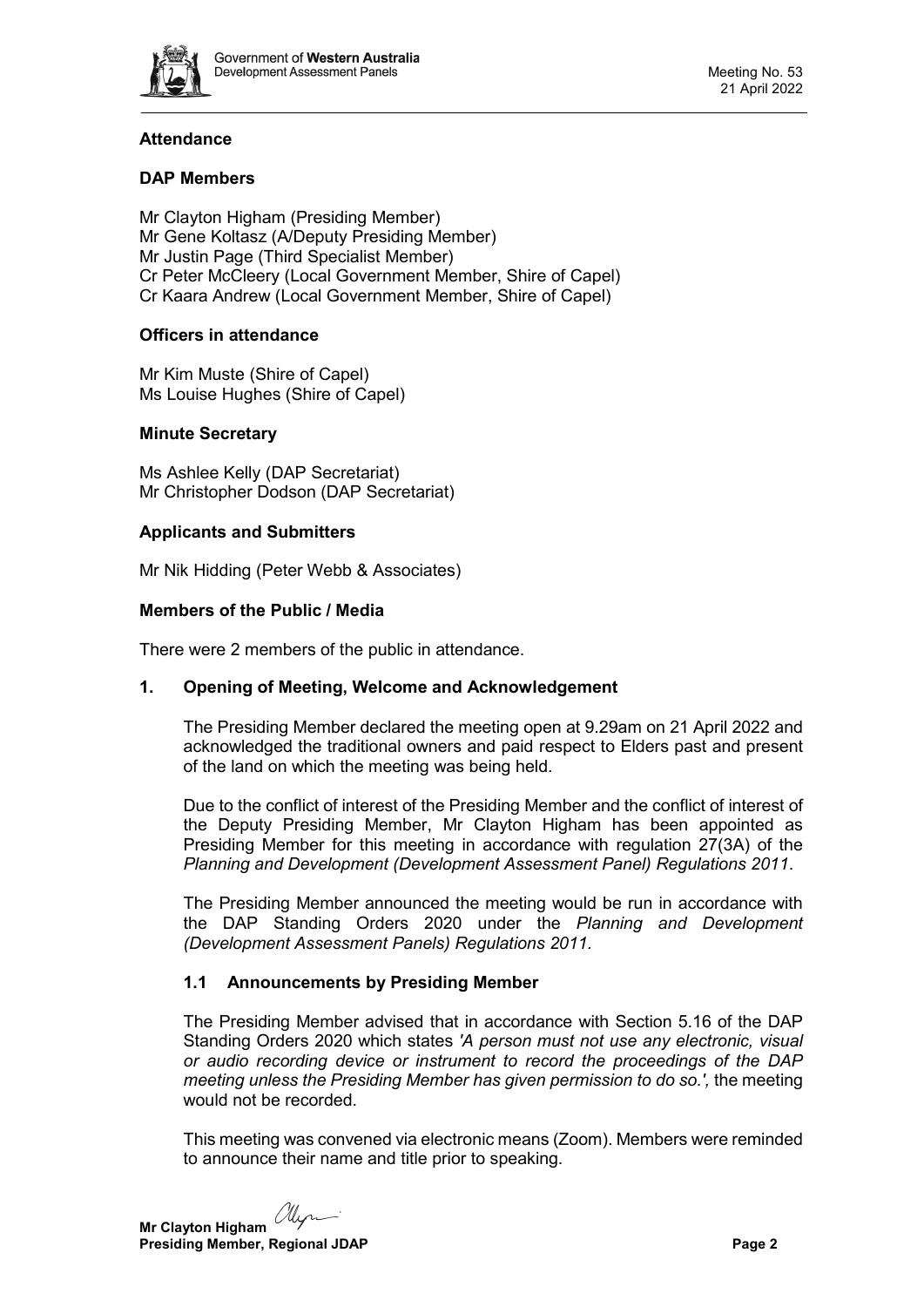

# <span id="page-2-0"></span>**2. Apologies**

Mr Paul Kotsoglo (Presiding Member) Ms Kanella Hope (Deputy Presiding Member)

## <span id="page-2-1"></span>**3. Members on Leave of Absence**

Nil

## <span id="page-2-2"></span>**4. Noting of Minutes**

DAP members noted that signed minutes of previous meetings are available on the [DAP website.](https://www.dplh.wa.gov.au/about/development-assessment-panels/daps-agendas-and-minutes)

## <span id="page-2-3"></span>**5. Declaration of Due Consideration**

All members declared that they had duly considered the documents.

## <span id="page-2-4"></span>**6. Disclosure of Interests**

DAP Member, Mr Paul Kotsoglo, declared a Direct Pecuniary Interest in Item 8.1. Mr Kotsoglo advised that the matter involves Leyton Properties. Planning Solutions has been engaged in the past by Leyton Properties of which Mr Kotsoglo is the Managing Director.

DAP Member, Ms Kanella Hope declared an Indirect Pecuniary Interest in Item 8.1. Ms Hope is the Planning Consultant for the landowner in this matter. Ms Hope continues to have direct involvement in this proposal on behalf of the landowner, including with the applicant, Peter Webb & Associates.

In accordance with section 6.2 and 6.3 of the DAP Standing Orders 2020, the Presiding Member, Mr Clayton Higham determined that the member, Mr Paul Kotsoglo, who had disclosed a Direct Pecuniary Interest, was not permitted to participate in the discussion and voting on the item.

In accordance with section 6.2 and 6.3 of the DAP Standing Orders 2020, the Presiding Member, Mr Paul Kotsoglo, determined that the member, Ms Kanella Hope, who had disclosed an Indirect Pecuniary Interest, was not permitted to participate in the discussion and voting on the item.

# <span id="page-2-5"></span>**7. Deputations and Presentations**

**7.1** Mr Nik Hidding (Peter Webb & Associates) addressed the DAP in support of the recommendation for the application at Item 8.1 and responded to questions from the panel.

alyn **Mr Clayton Higham Presiding Member, Regional JDAP Page 3 Page 3**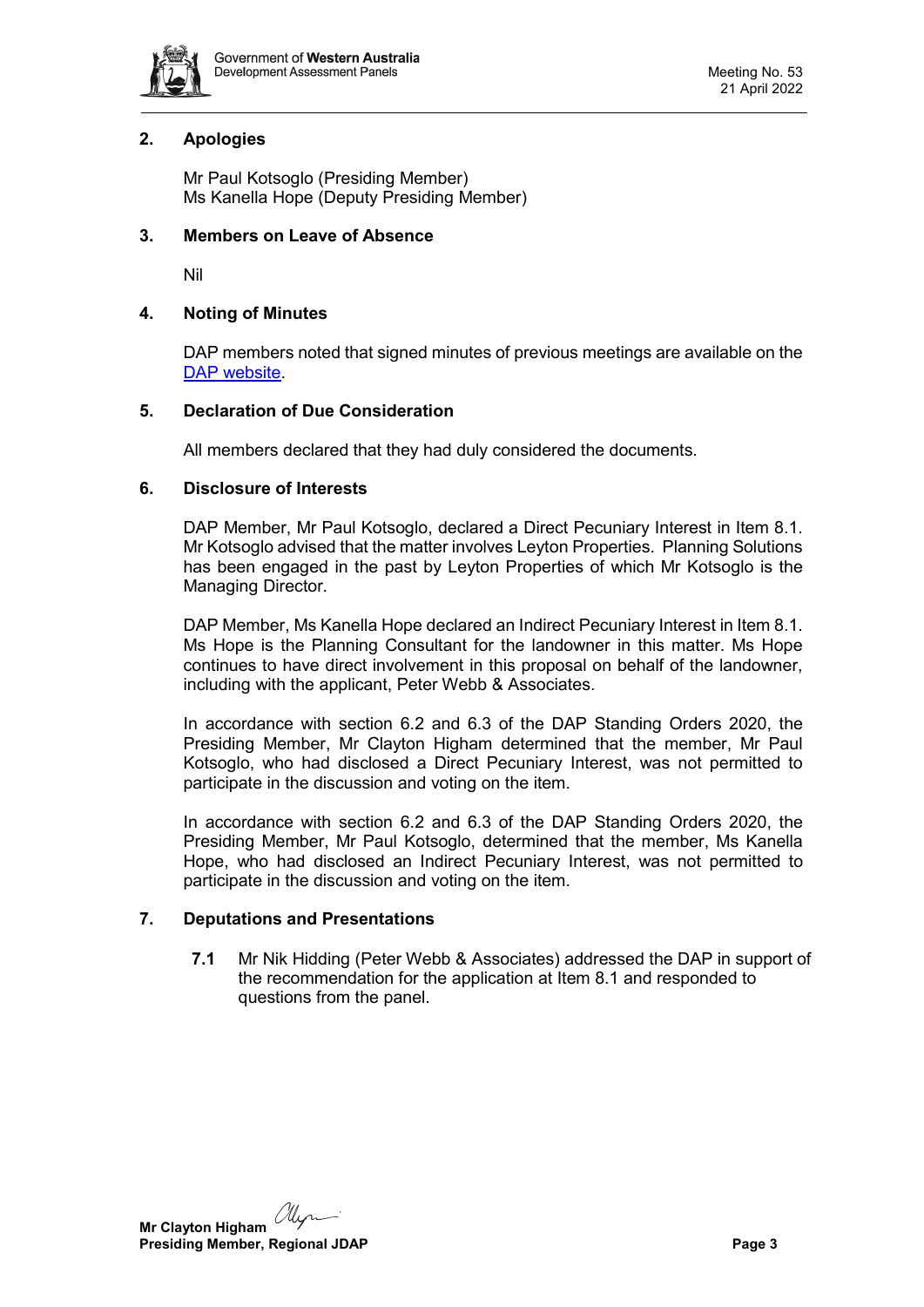

# <span id="page-3-0"></span>**8. Form 1 – Responsible Authority Reports – DAP Applications**

# <span id="page-3-1"></span>**8.1 Tiffany Centre, Part Lot 9046, Dalyellup**

| Service Station and Fast Food Outlet |
|--------------------------------------|
| Peter Webb & Associates              |
| Dalyellup Beach Pty Ltd              |
| Shire of Capel                       |
| DAP/22/02178                         |
|                                      |

#### **REPORT RECOMMENDATION**

#### **Moved by:** Cr Peter McCleery **Seconded by:** Mr Gene Koltasz

It is recommended that the Regional JDAP resolves to:

1. **Approve** DAP Application reference DAP/22/02178 and accompanying plans (Plan Nos A100 Rev A, A101 Rev D, A102 Rev C, A103 Rev B, A104 Rev B, A105 Rev D, A106 Rev A, A107 Rev A, A108 Rev A) in accordance with Clause 68 of Schedule 2 (Deemed Provisions) of the *Planning and Development (Local Planning Schemes) Regulations 2015*, and the provisions of Clause 8.3 of the Shire of Capel Town Planning Scheme No. 7, subject to the following conditions:

## **Conditions**

- 1. Prior to commencement of development a shared access way shall be designed, approved by the Shire of Capel, constructed and covered by a registered Easement in Gross on the certificate of title. The design and location of the shared access way shall include finished ground levels and drainage that demonstrate suitable shared access arrangements and vehicle manoeuvrability for the development.
- 2. Prior to commencement of development a site plan showing finished ground levels, pavement levels and finished floor levels is to be submitted for assessment and approval by the Shire of Capel. The finished ground levels shall conform to the surrounding existing levels and finished levels of the proposed shared access way.
- 3. Prior to commencement of development a Stormwater Management Plan is to be submitted for assessment and approval by the Shire of Capel.
- 4. Prior to commencement of development construction plans for all off street parking and access shall be submitted for assessment and approval by the Shire of Capel and thereafter implemented as per the approved plan. The parking and access shall comply with Australian Standard 2890.1.
- 5. The installation of outdoor lighting shall be in accordance with the requirements of Australian Standard AS4282-1997 'Control of the Obtrusive Outdoor Lighting'.
- 6. Any illuminated signs on site shall have a maximum luminance in accordance with the following:
	- a. Daytime  $-6000 \text{cd/m}^2$
	- b. Dawn/dusk  $600 \text{cd/m}^2$
	- c. Night  $-300 \text{cd/m}^2$

alyn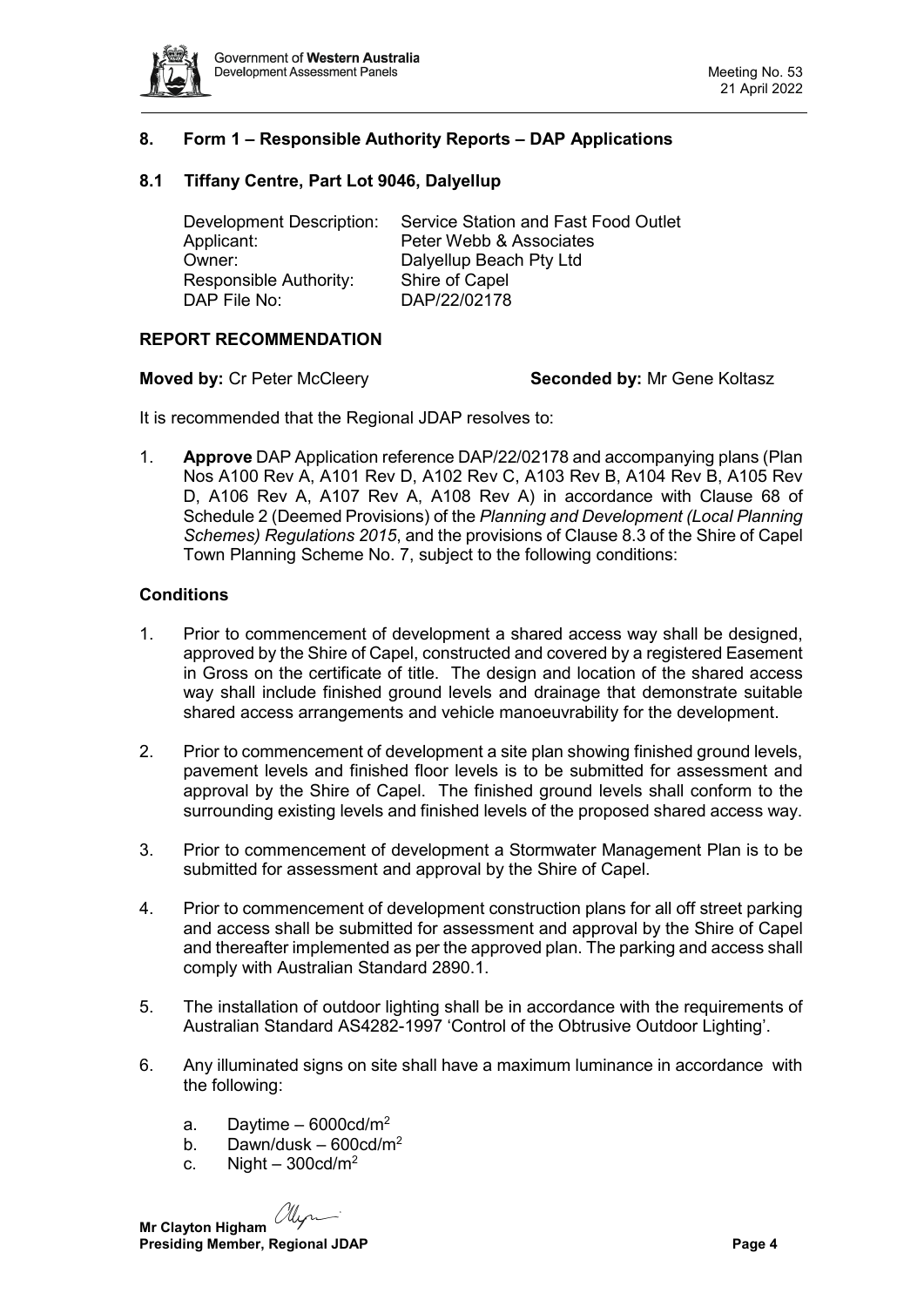

- 7. Prior to commencement of development a Landscape Plan for the lot and the street verge shall be submitted for approval by the Shire of Capel and implemented thereafter as per the approved plan to the specification and satisfaction of the Shire of Capel.
- 8. Prior to commencement of development a Hydrocarbon Management Plan is to be submitted for assessment and approval by the Shire of Capel, detailing management and treatment of hydrocarbons with appropriate reporting mechanisms.
- 9. Prior to commencement of development a Construction Management Plan is to be submitted for assessment and approval by the Shire of Capel.
- 10. Prior to occupation the property shall be connected to reticulated sewerage.
- 11. Prior to occupation details are to be submitted regarding the provision for onsite storage and collection of garbage and other solid waste. A waste storage and collection area must be graded, drained and screened from public view and the garbage waste collected regularly to the satisfaction of the Shire of Capel.
- 12. Prior to commencement suitable arrangements being made to demonstrate how the proposed use complies with the Environmental Protection (Noise) Regulations 1997.

# **Advice Notes**

- 1. If the development the subject of this approval is not substantially commenced within a period of two years the approval shall lapse and be of no further effect.
- 2. Where an approval has so lapsed, no development shall be carried out without further approval having first being sought and obtained, unless the applicant has applied and obtained Development Assessment Panel approval to extend the approval term under regulation 17(1) of the Development Panel Regulations 2011.
- 3. The Stormwater Management Plan is to details the following:
	- a. Catchments, flow paths, water quality improvement measures, area calculations and design criteria demonstrating that all stormwater from a 1 year ARI can be retained on site and infiltrated.
	- b. Overflows from soak wells and / or rain gardens are to enter the road pipe network by a direct piped lot connection with a capacity for a 10 year ARI.
	- c. Events beyond a 10 year ARI are to be directed to the road by overland flow.
	- d. Mosquito breeding control measures where stormwater infrastructure is likely to result in standing water that will provide breeding habitat.

allyn **Mr Clayton Higham Presiding Member, Regional JDAP Page 5 Page 5**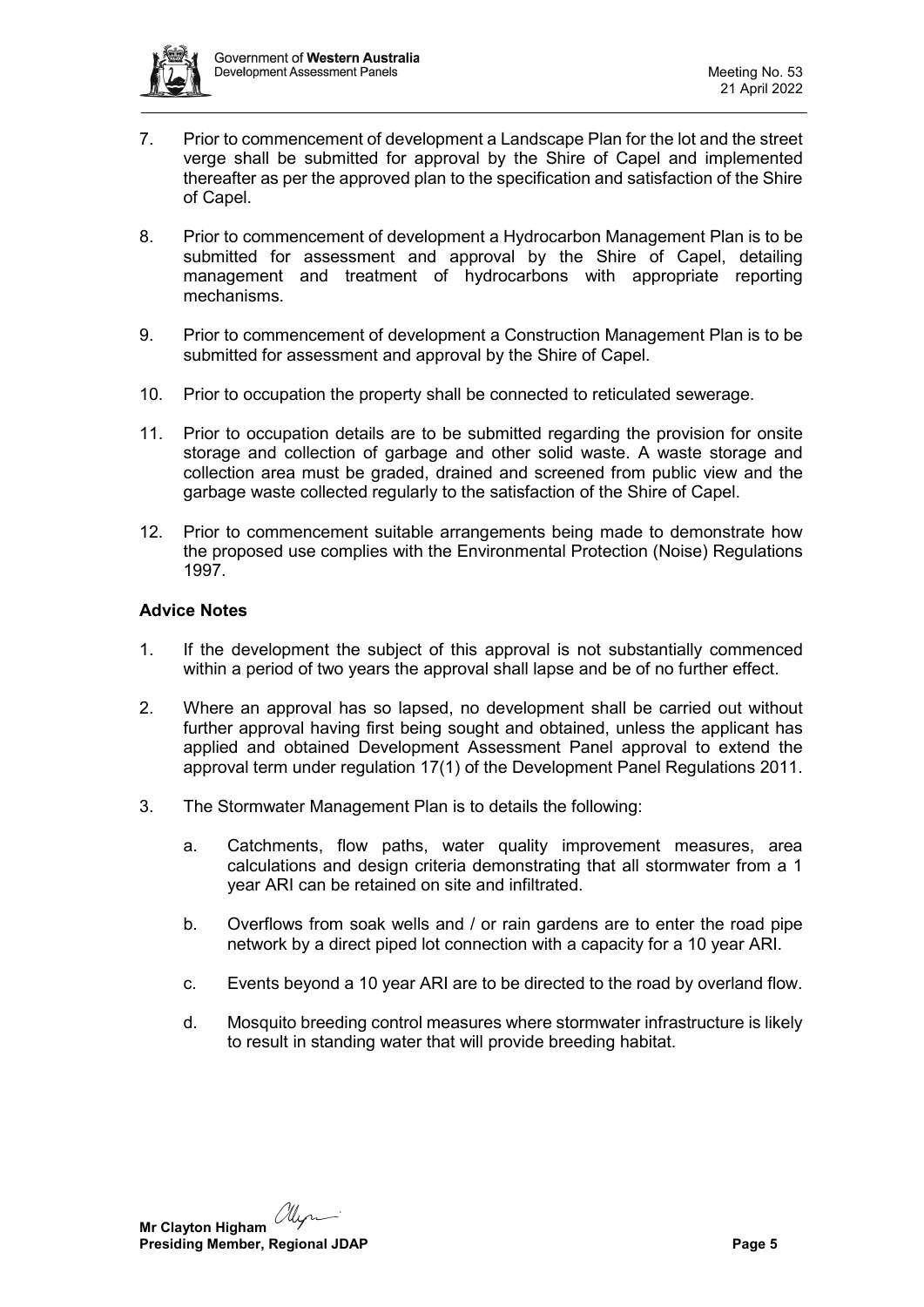

- e. Stormwater drainage levels should have regard to the invert level of the adjacent pipe within the public road drainage pipe network. The Stormwater Management Plan should be in accordance with the Shire of Capel information sheet 'Specifications for Stormwater; and incorporate the principles and guidelines set out in the WAPC Guidelines for Better Urban Water Management and the Department of Water Stormwater Management Manual for Western Australia.
- f. The first 10mm of stormwater flow must be detained on site with the remainder flowing to the Shire drainage system via a Gross Polutant Trap. Overland flows beyond a 1:10 year capacity are to be directed to the road verge and not to the adjacent lot.
- 4. The development that is the subject of this planning approval must comply with the Environmental Protection Act 1986 and the Environmental Protection (Noise) Regulations 1997 in relation to noise emissions.
- 5. The applicant will need to conform to the requirements of the Food Standards Code and the registration as a Food Premises as per the Food Act 2008 and Food Regulations 2009 will be required prior to the premises opening. An application is to be submitted including floor plan showing fixtures and fittings to the Shire's Environmental Health Services for assessment and approval.
- 6. The development that is the subject of this planning approval is required to comply with the requirements of the Department of Mines and Petroleum (Resources Safety Section) in relation to the storage of dangerous goods. Further information may be found at [www.dmp.wa.gov.au](http://www.dmp.wa.gov.au/)

# **AMENDING MOTION 1**

**Moved by:** Mr Gene Koltasz **Seconded by:** Cr Peter McCleery

That a new Condition no. 13 be added to read as follows:

*Prior to commencement of development a Hydrocarbon Management Plan is to be submitted for assessment and approval by the Shire of Capel, detailing management and treatment of hydrocarbons with appropriate reporting mechanisms*.

#### **The Amending Motion was put and CARRIED UNANIMOUSLY.**

**REASON:** The condition was in the officer's recommendation but was thought to have been inadvertently excluded from the final RAR recommendation.

alyn **Mr Clayton Higham Presiding Member, Regional JDAP Page 6 Page 6 Page 6 Page 6 Page 6 Page 6 Page 6 Page 6 Page 6 Page 6 Page 6 Page 6 Page 6 Page 6 Page 6 Page 6 Page 1 Page 1 Page 1 Page 1 Page 1**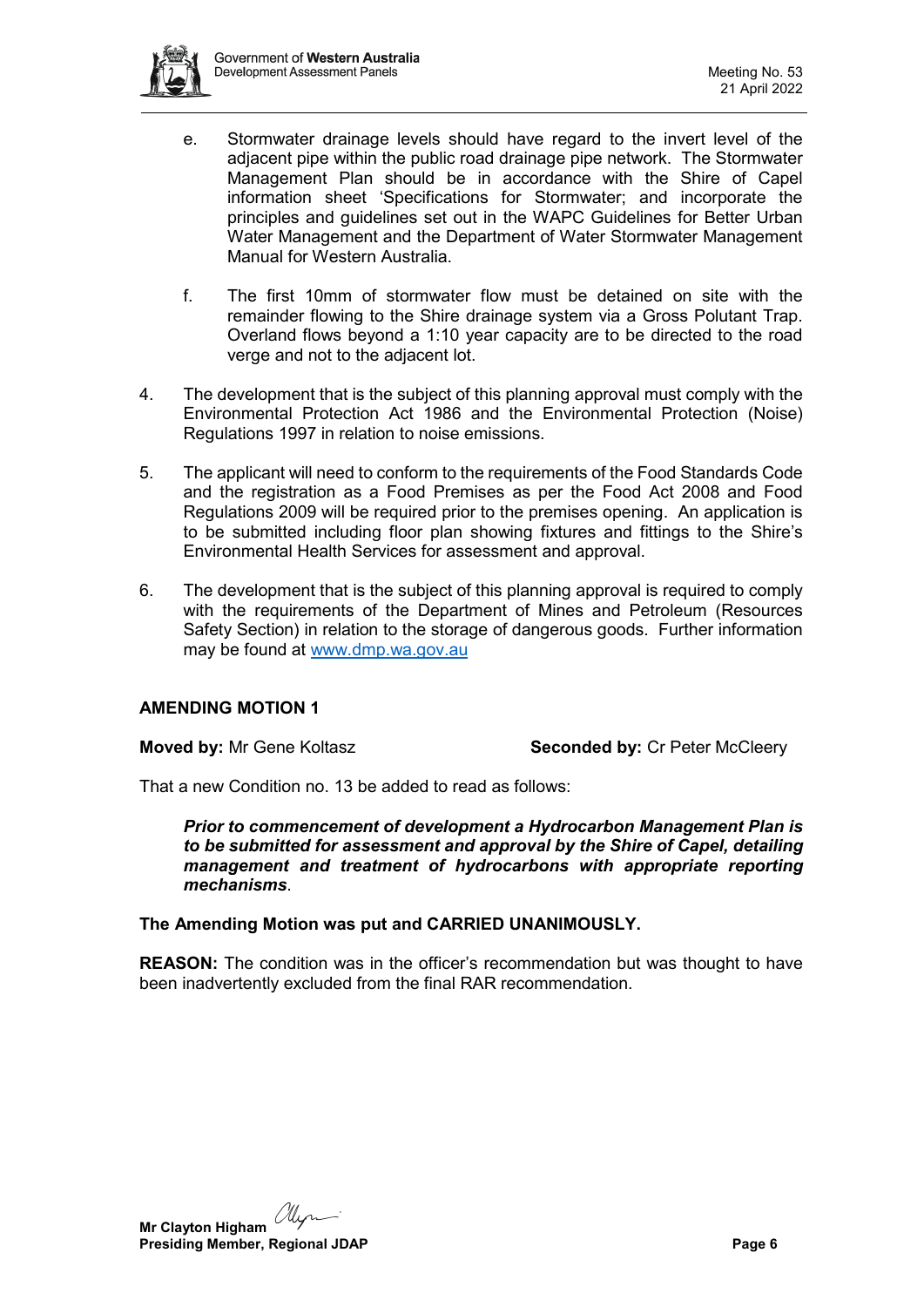

# **REPORT RECOMMENDATION (AS AMENDED)**

It is recommended that the Regional JDAP resolves to:

1. **Approve** DAP Application reference DAP/22/02178 and accompanying plans (Plan Nos A100 Rev A, A101 Rev D, A102 Rev C, A103 Rev B, A104 Rev B, A105 Rev D, A106 Rev A, A107 Rev A, A108 Rev A) in accordance with Clause 68 of Schedule 2 (Deemed Provisions) of the *Planning and Development (Local Planning Schemes) Regulations 2015*, and the provisions of Clause 8.3 of the Shire of Capel Town Planning Scheme No. 7, subject to the following conditions:

# **Conditions**

- 1. Prior to commencement of development a shared access way shall be designed, approved by the Shire of Capel, constructed and covered by a registered Easement in Gross on the certificate of title. The design and location of the shared access way shall include finished ground levels and drainage that demonstrate suitable shared access arrangements and vehicle manoeuvrability for the development.
- 2. Prior to commencement of development a site plan showing finished ground levels, pavement levels and finished floor levels is to be submitted for assessment and approval by the Shire of Capel. The finished ground levels shall conform to the surrounding existing levels and finished levels of the proposed shared access way.
- 3. Prior to commencement of development a Stormwater Management Plan is to be submitted for assessment and approval by the Shire of Capel.
- 4. Prior to commencement of development construction plans for all off street parking and access shall be submitted for assessment and approval by the Shire of Capel and thereafter implemented as per the approved plan. The parking and access shall comply with Australian Standard 2890.1.
- 5. The installation of outdoor lighting shall be in accordance with the requirements of Australian Standard AS4282-1997 'Control of the Obtrusive Outdoor Lighting'.
- 6. Any illuminated signs on site shall have a maximum luminance in accordance with the following:
	- a. Daytime  $-6000 \text{cd/m}^2$
	- b. Dawn/dusk  $600 \text{cd/m}^2$
	- c. Night  $300 \text{cd/m}^2$
- 7. Prior to commencement of development a Landscape Plan for the lot and the street verge shall be submitted for approval by the Shire of Capel and implemented thereafter as per the approved plan to the specification and satisfaction of the Shire of Capel.
- 8. Prior to commencement of development a Hydrocarbon Management Plan is to be submitted for assessment and approval by the Shire of Capel, detailing management and treatment of hydrocarbons with appropriate reporting mechanisms.

**Mr Clayton Higham** *My* **Presiding Member, Regional JDAP Page 7 Page 7 Page 7**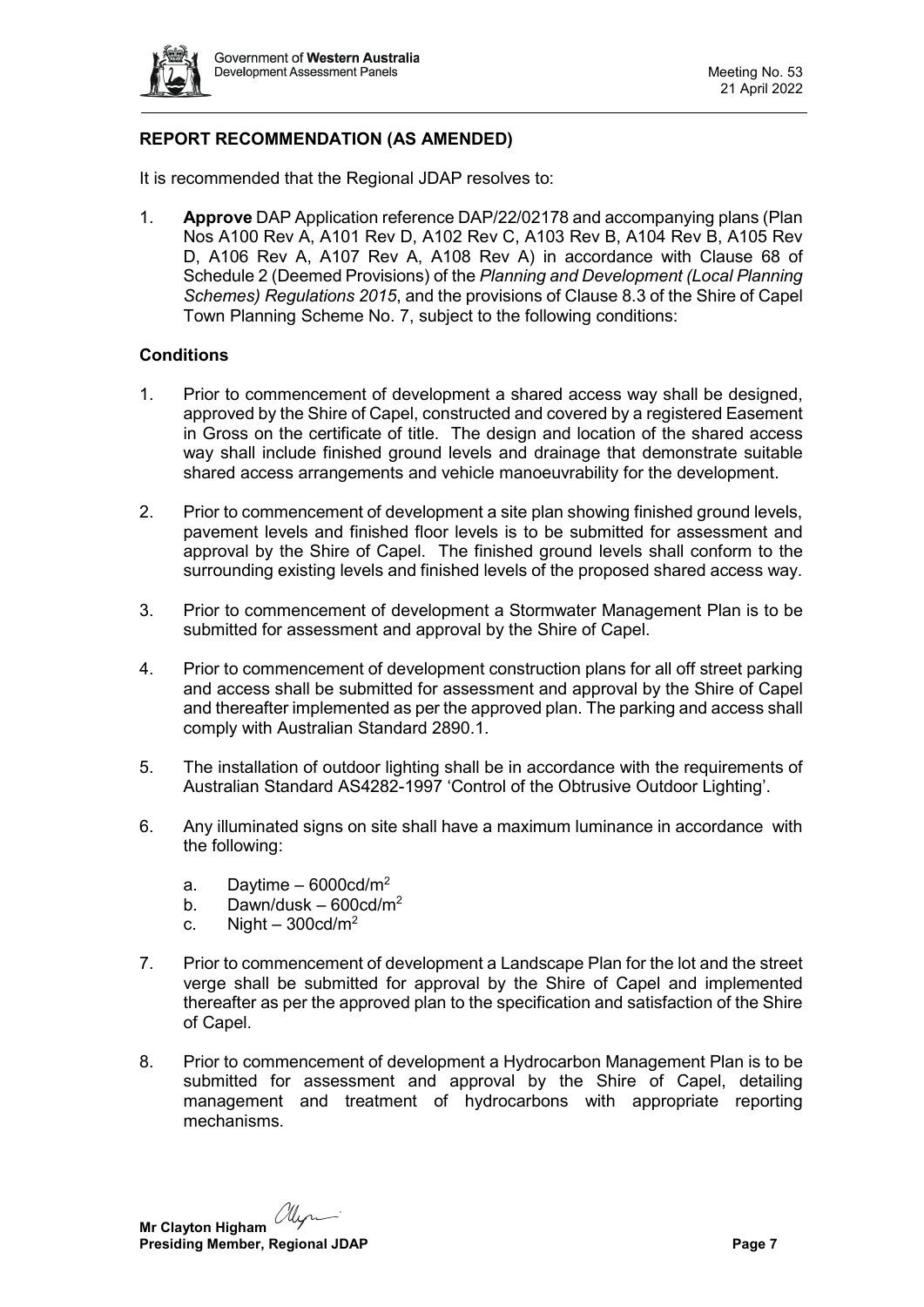

- 9. Prior to commencement of development a Construction Management Plan is to be submitted for assessment and approval by the Shire of Capel.
- 10. Prior to occupation the property shall be connected to reticulated sewerage.
- 11. Prior to occupation details are to be submitted regarding the provision for onsite storage and collection of garbage and other solid waste. A waste storage and collection area must be graded, drained and screened from public view and the garbage waste collected regularly to the satisfaction of the Shire of Capel.
- 12. Prior to commencement suitable arrangements being made to demonstrate how the proposed use complies with the Environmental Protection (Noise) Regulations 1997.
- 13. Prior to commencement of development a Hydrocarbon Management Plan is to be submitted for assessment and approval by the Shire of Capel, detailing management and treatment of hydrocarbons with appropriate reporting mechanisms.

## **Advice Notes**

- 1. If the development the subject of this approval is not substantially commenced within a period of two years the approval shall lapse and be of no further effect.
- 2. Where an approval has so lapsed, no development shall be carried out without further approval having first being sought and obtained, unless the applicant has applied and obtained Development Assessment Panel approval to extend the approval term under regulation 17(1) of the Development Panel Regulations 2011.
- 3. The Stormwater Management Plan is to details the following:
	- a. Catchments, flow paths, water quality improvement measures, area calculations and design criteria demonstrating that all stormwater from a 1 year ARI can be retained on site and infiltrated.
	- b. Overflows from soak wells and / or rain gardens are to enter the road pipe network by a direct piped lot connection with a capacity for a 10 year ARI.
	- c. Events beyond a 10 year ARI are to be directed to the road by overland flow.
	- d. Mosquito breeding control measures where stormwater infrastructure is likely to result in standing water that will provide breeding habitat.
	- e. Stormwater drainage levels should have regard to the invert level of the adjacent pipe within the public road drainage pipe network. The Stormwater Management Plan should be in accordance with the Shire of Capel information sheet 'Specifications for Stormwater; and incorporate the principles and guidelines set out in the WAPC Guidelines for Better Urban Water Management and the Department of Water Stormwater Management Manual for Western Australia.

alyn **Mr Clayton Higham**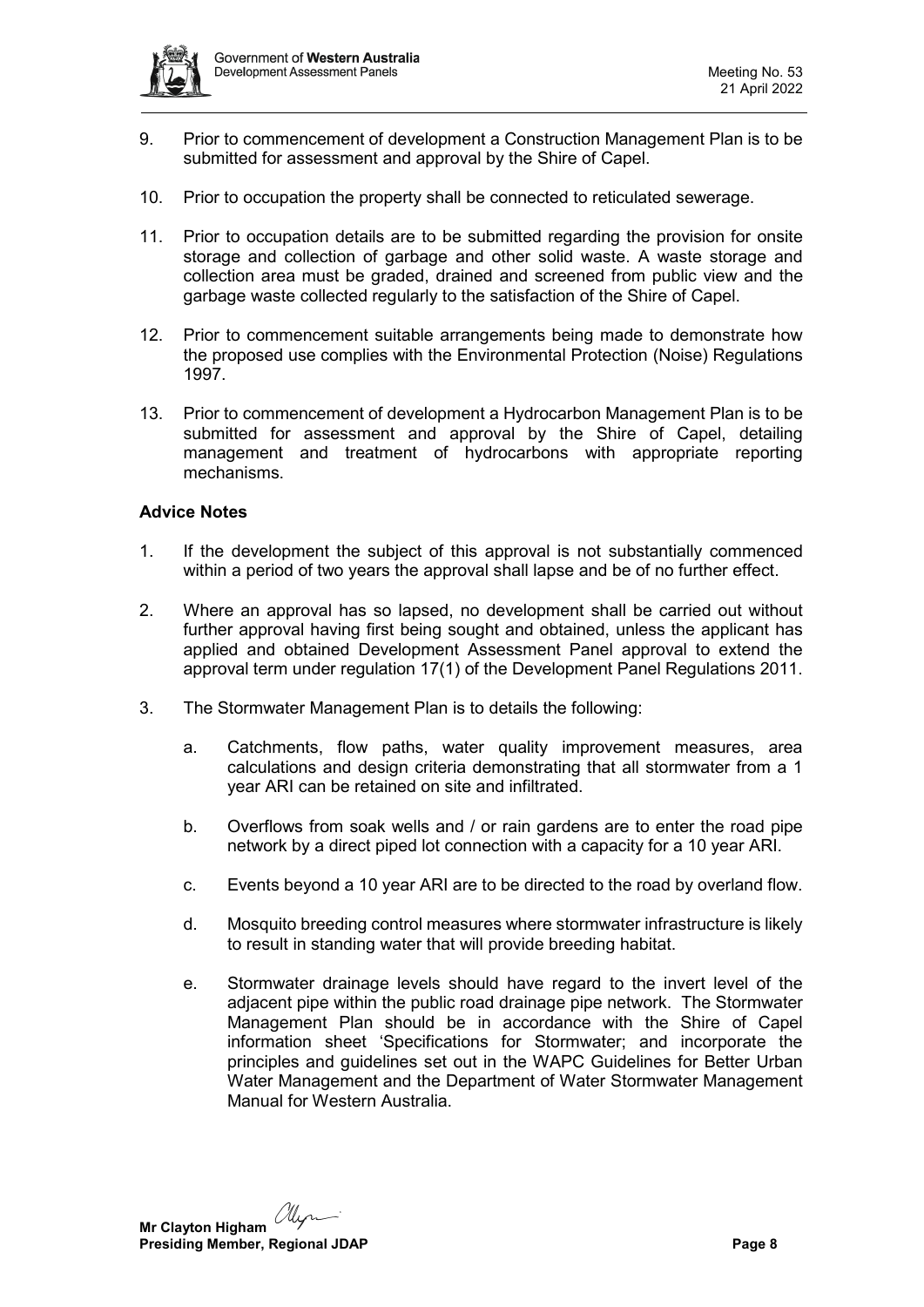

- f. The first 10mm of stormwater flow must be detained on site with the remainder flowing to the Shire drainage system via a Gross Polutant Trap. Overland flows beyond a 1:10 year capacity are to be directed to the road verge and not to the adjacent lot.
- 4. The development that is the subject of this planning approval must comply with the Environmental Protection Act 1986 and the Environmental Protection (Noise) Regulations 1997 in relation to noise emissions.
- 5. The applicant will need to conform to the requirements of the Food Standards Code and the registration as a Food Premises as per the Food Act 2008 and Food Regulations 2009 will be required prior to the premises opening. An application is to be submitted including floor plan showing fixtures and fittings to the Shire's Environmental Health Services for assessment and approval.
- 6. The development that is the subject of this planning approval is required to comply with the requirements of the Department of Mines and Petroleum (Resources Safety Section) in relation to the storage of dangerous goods. Further information may be found at [www.dmp.wa.gov.au](http://www.dmp.wa.gov.au/)

*Cr Kaara Andrew (Local Government Member, Shire of Capel) left the panel at 9.44am.*

# **The Report Recommendation (as amended) was put and CARRIED UNANIMOUSLY.**

**REASON:** The proposal was considered to satisfy the objectives of the planning framework including the amended Local Development Plan No.5. The panel members noted the extensive blank wall on the southern boundary, however, were satisfied that under the amended LDP it is likely that a building will be located backing on to that wall. Overall the development was considered to be well designed for the location.

## <span id="page-8-0"></span>**9. Form 2 – Responsible Authority Reports – DAP Amendment or Cancellation of Approval**

<span id="page-8-1"></span>Nil

alyn **Mr Clayton Higham Presiding Member, Regional JDAP Page 9 Page 9**